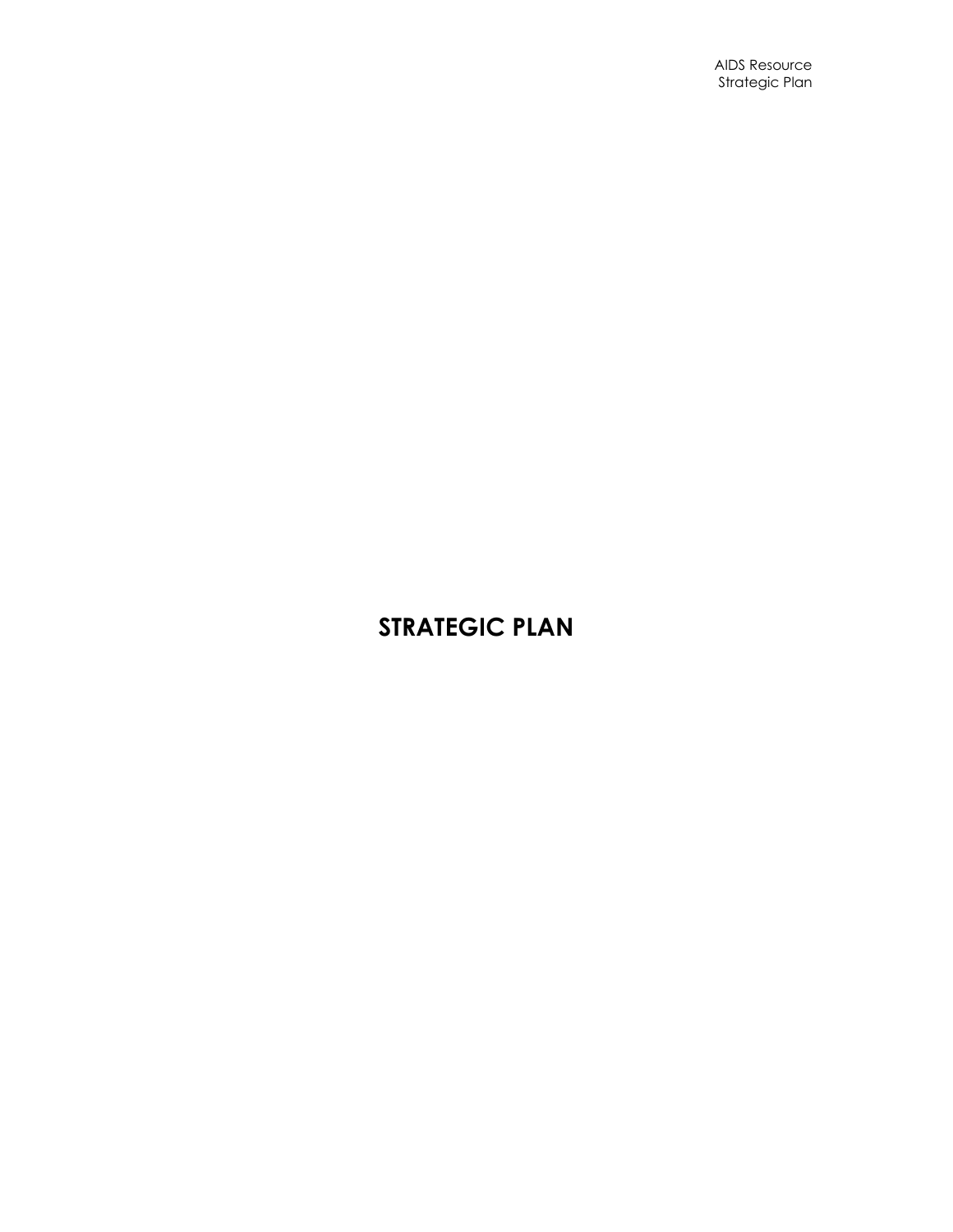## **ASSUMPTIONS THROUGH 2023**

When planning for the future, one must create some sense of how the future will look. For the purpose of this strategic plan, the following are statements of events that will, in all probability, be accurate through 2023 and will, therefore, have a significant impact on the operation of the agency.

- **8** There will be no cure for HIV or AIDS.
- $\lambda$  The level of government funding will not increase at the rate of the increase in infection.
- **8** Government regulations will increase.
- **8** The number of new cases will increase.
- **8** There will be new strains of the virus.
- **8** Poverty will increase among people living with HIV or AIDS.
- **8** People will live longer with HIV or AIDS.
- **8** People living longer will require a wider spectrum of services over a longer period of time.
- **8** Public perception of risk of becoming infected will decrease.
- **8** Competition for charitable contributions will increase.
- **&** Legislators will limit or attempt to limit the content of education/prevention programs.
- **X** We will find and utilize alternate funding sources.
- **8** Demands on the staff will increase.
- **R** Public complacency about the epidemic will increase.
- **8** When compared to urban areas, rural communities will continue to be less accepting of diverse populations.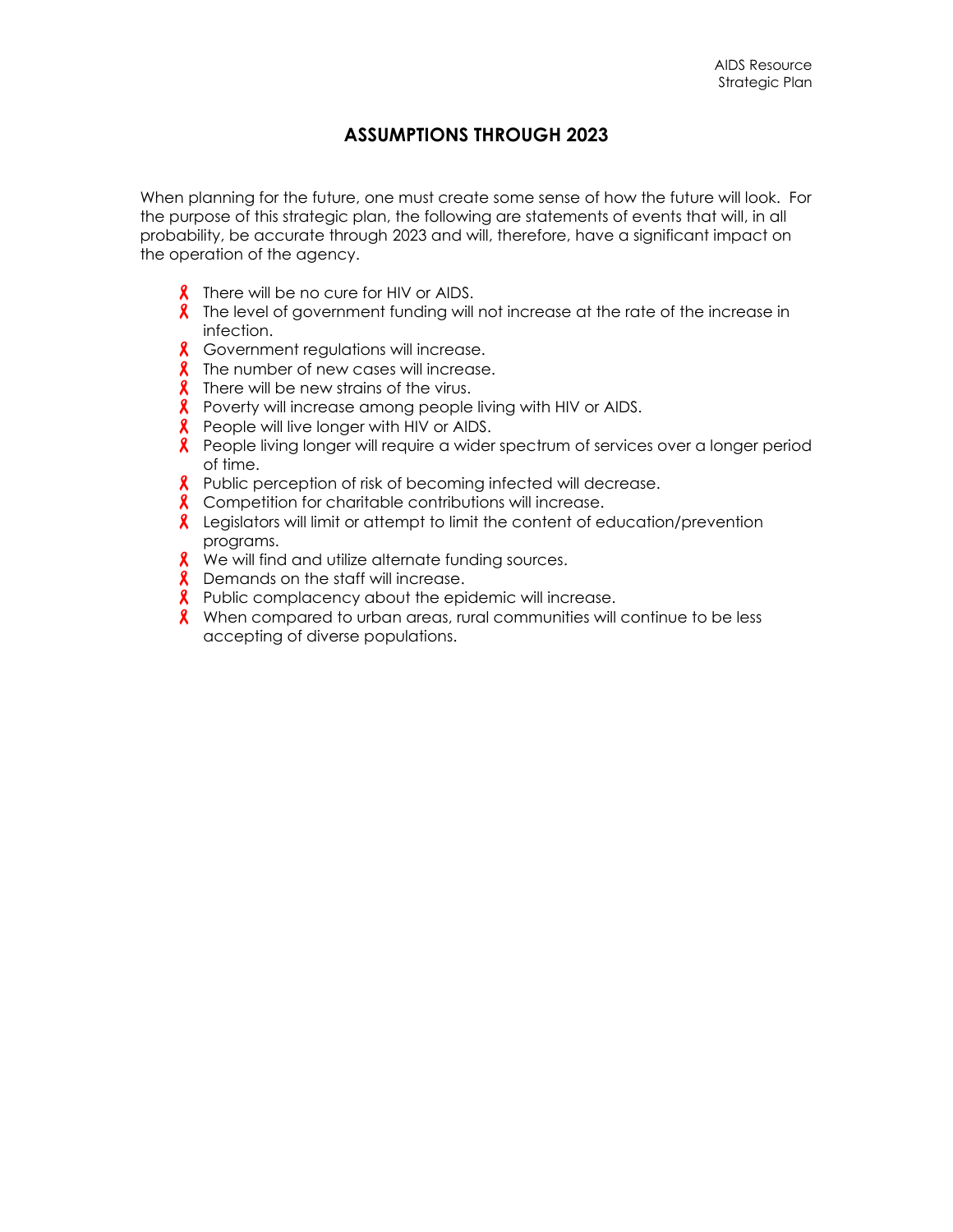## **KEY RESULT AREAS**

The following key result areas were selected for the purpose of focusing discussion while addressing the major needs of the agency. Areas are listed alphabetically and, therefore, order is not an indication of priority. Each key result area will be evaluated using the SWOT (strengths, weaknesses, opportunities and threat) approach.

- 1. ADMINISTRATION/OPERATIONS Personnel Board Policies and Procedures Coalition & other funders Facilities/Equipment
- 2. DEVELOPMENT\* Individual donors Corporate sponsors Fund-raising events Private grants **Endowment**
- 3. DIRECT SERVICES Case Management Food Housing **Transportation** PrEP STI treatment Financial Assistance
- 4. EDUCATION/PREVENTION Prevention programming **Outreach** Education to HIV+ individuals

\* For the purpose of this document, "development" refers only to developing financial resources, not to program development. Program issues are addressed under the categories "direct services" and "education/prevention."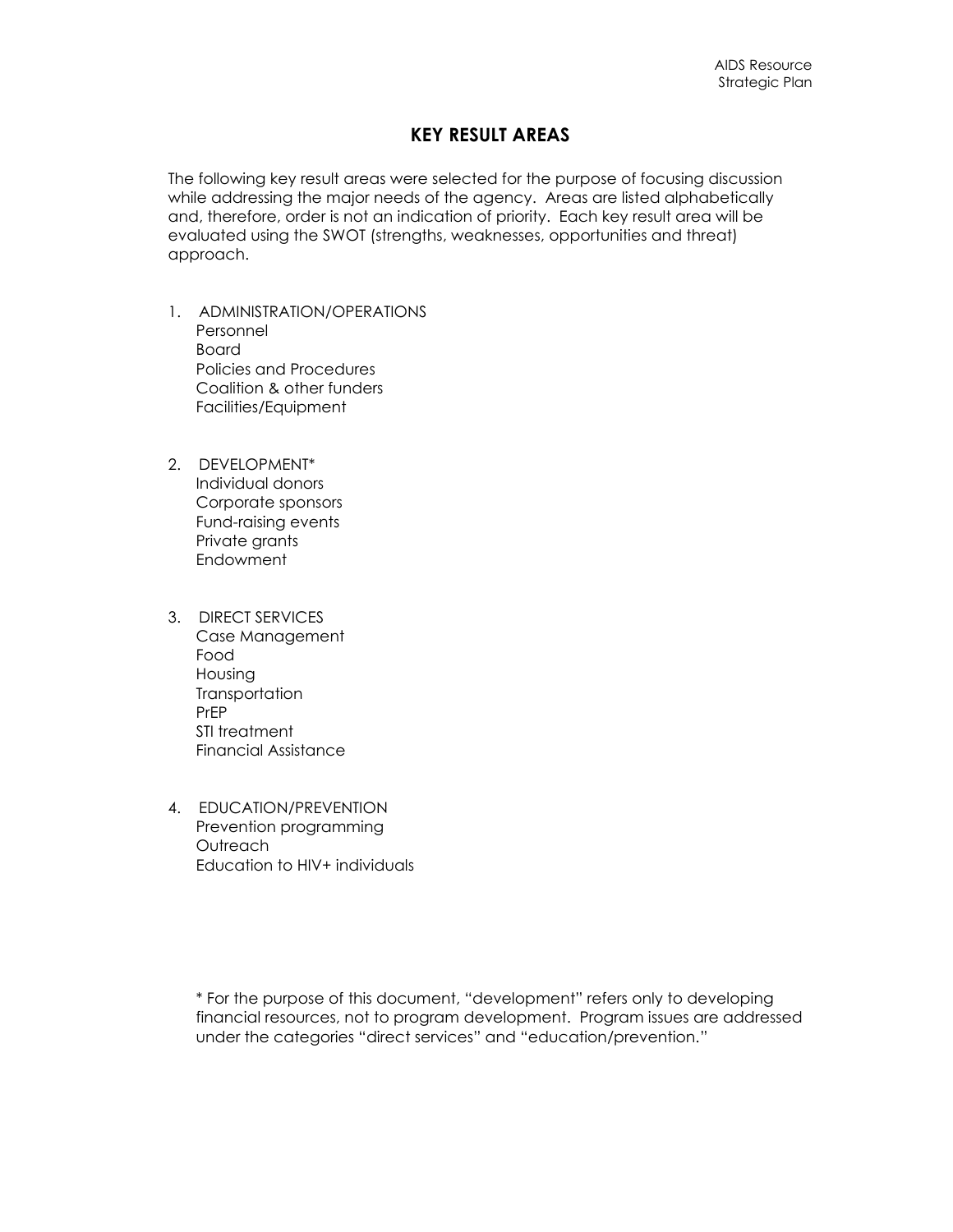## **STRENGTHS**

1. ADMINISTRATION/OPERATIONS We have dedicated and skilled staff with varied professional backgrounds. We understand and meet Coalition deadlines and requirements. We have an effective Fraud Risk Management Plan. We are fiscally responsible. We have effective office procedures.

#### 2. DEVELOPMENT

We have developed a list of supporters. We have an effective method of tracking all donations. We thank all contributors in a timely fashion. We have some community support.

#### 3. DIRECT SERVICES

Our policies/procedures are user-friendly and easily comprehended. We have developed an effective food program, which allows us to provide food for clients while protecting their anonymity. We have a three-tiered housing program that allows us to provide individualized service depending on client need. We offer a wide spectrum of services. We have standards of care. We have an acuity scale and measurable outcomes.

#### 4. EDUCATION/PREVENTION

We target prevention activities to Coalition-defined priority populations. We have support from local establishments where said priority populations congregate (minority and alternative bars, housing authority, etc). We have an established program with local prisons.

We have developed tools for measuring efficacy of educational programs. We are an independent testing site.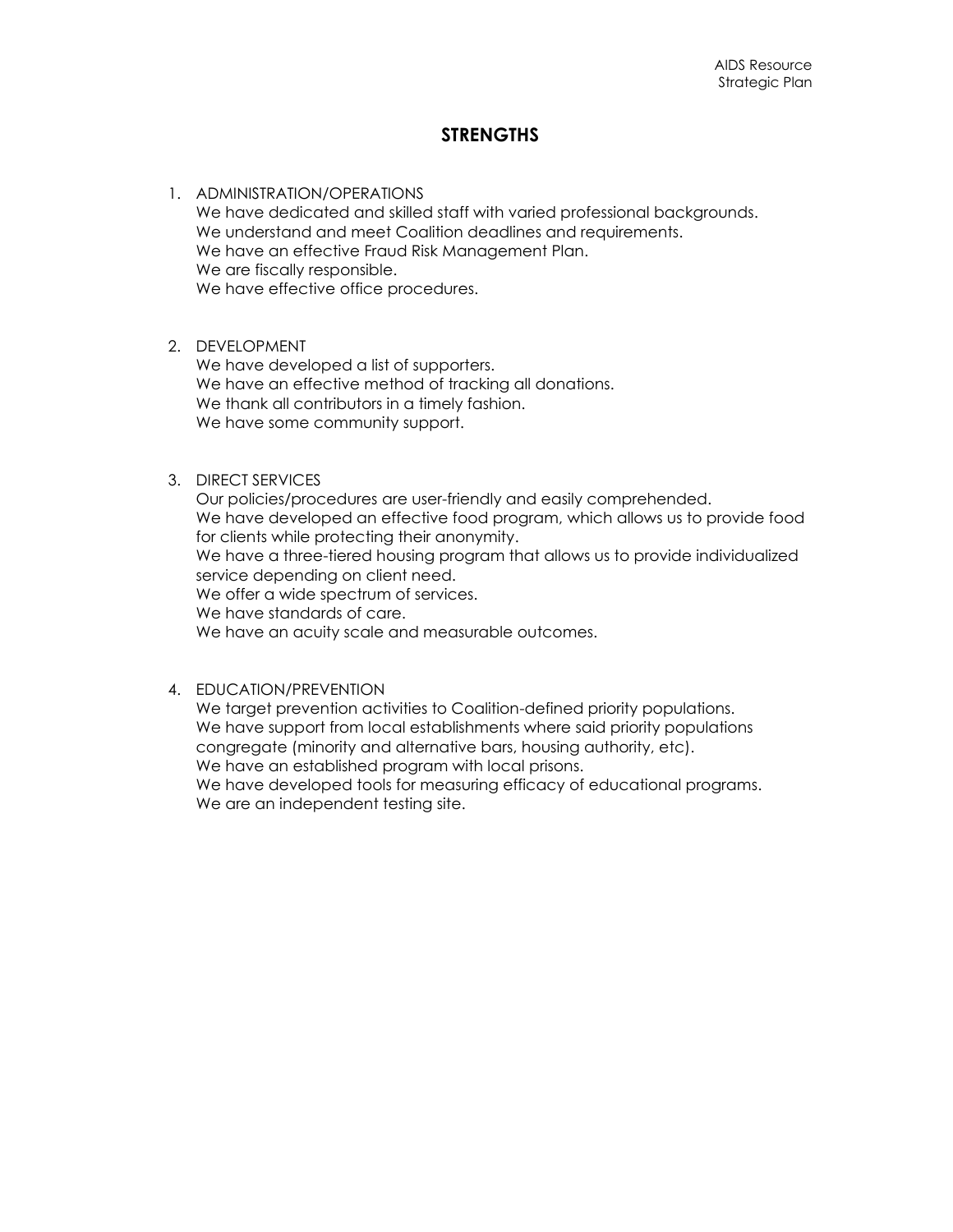### **WEAKNESSES**

- 1. ADMINISTRATION/OPERATIONS We must overcome negative image in community. We have limited volunteer support. We work too frequently in survival mode.
- 2. DEVELOPMENT We must overcome negative image in community. HIV is a stigmatized disease. Community is unaware (or unwilling to accept) that AIDS is a significant problem in this area. Bad economy means less expendable income. Board, as a whole, does not fully embrace their role in fundraising.
- 3. DIRECT SERVICES There are not enough service providers willing to deal with PLWHAs
- 4. EDUCATION/PREVENTION We must overcome negative image in community. HIV is a stigmatized disease. Education programs have not been fully utilized as a public relations vehicle.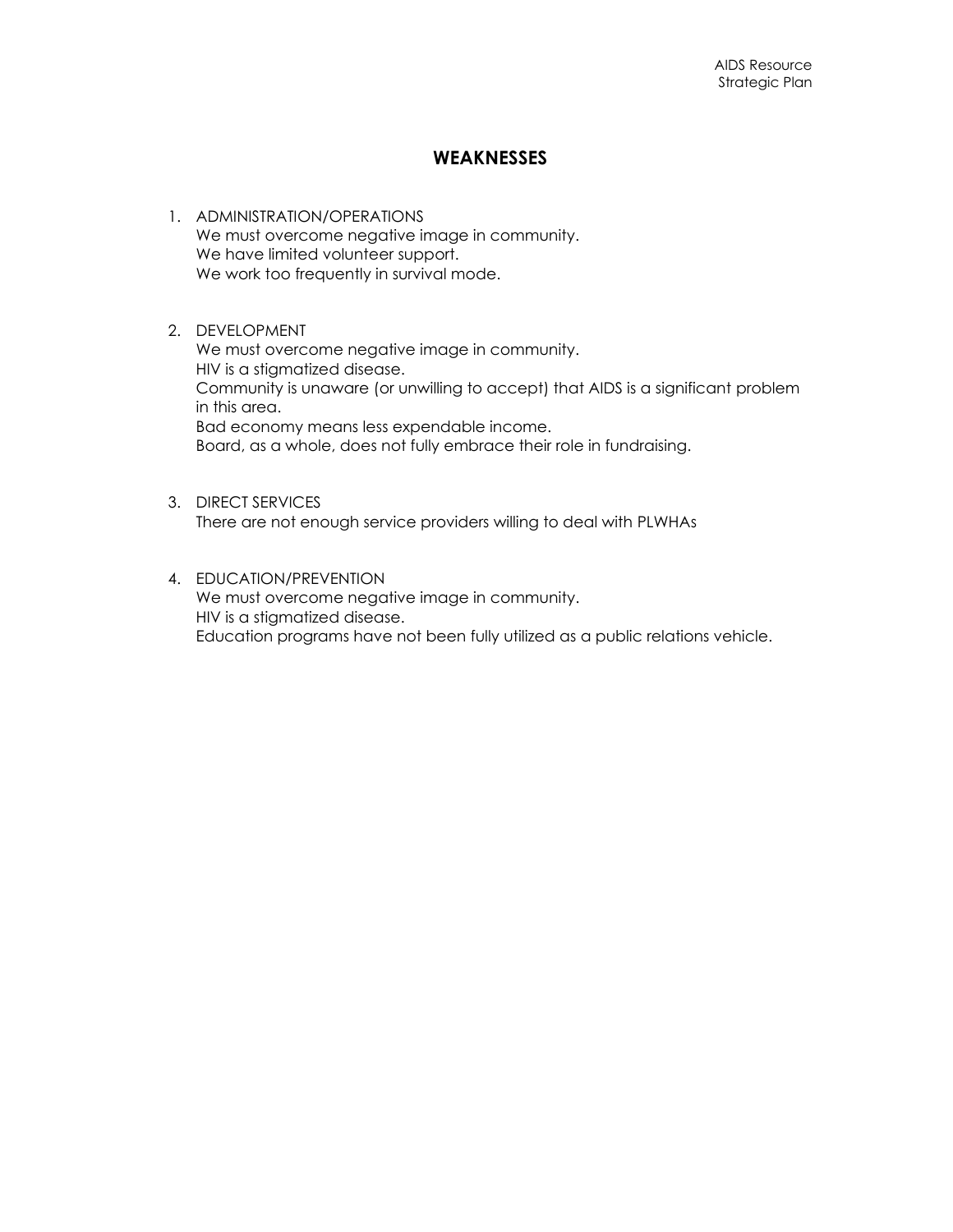## **OPPORTUNITIES**

- 1. ADMINISTRATION/OPERATIONS We can improve community relations. We can solicit and utilize additional volunteers. We can utilize improved technology to create a more efficient workplace.
- 2. DEVELOPMENT

We can explore alternate funding sources. We can explore, develop and receive grant funding from private sources. We can expand fundraising program. We can expand program to solicit donations. We can utilize the board to develop and implement a fundraising program. We can recruit board members who are specifically interested in fundraising.

#### 3. DIRECT SERVICES

We can examine outcomes on a quarterly basis to make sure services are being fully and effectively utilized.

We can do an annual consumer satisfaction survey.

We can do a needs assessment once every three years.

#### 4. EDUCATION/PREVENTION

We can solicit and utilize volunteers. We can expand our program within schools, local agencies and businesses. We can track prevention/ed programs monthly to stay on schedule for meeting our deliverables.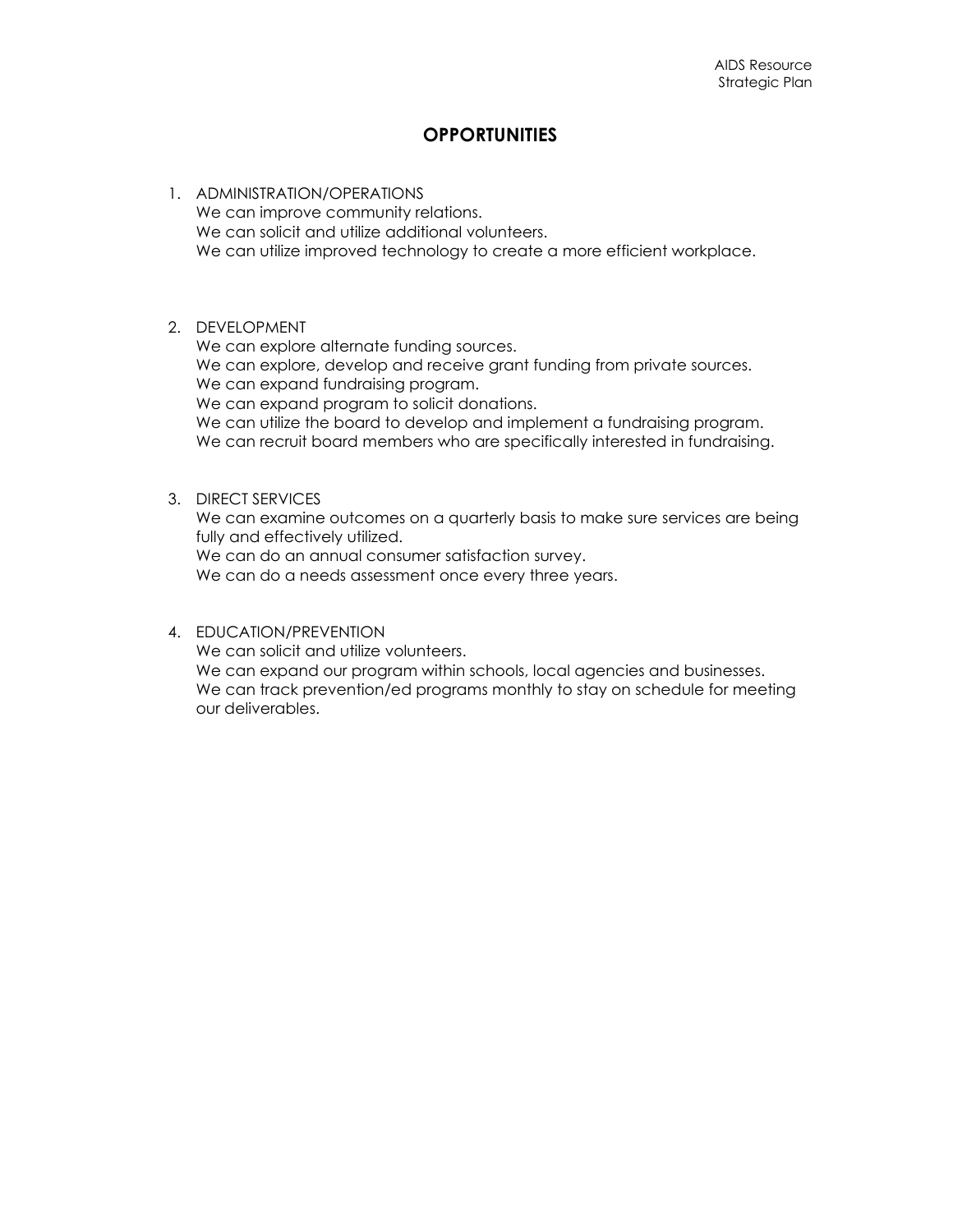## **THREATS**

#### **1. ADMINISTRATION/OPERATIONS**

Administrative requirements will continue to increase. Cost of administering programs will continue to increase, though funders want to spend little on administration. Government funders don't place high value on or understand need for organization development.

#### **2. DEVELOPMENT**

The economy means less expendable income and therefore fewer donations. The trend appears to be a decrease in federal funding and a move toward block grants so state and local governments administer and set priorities, which results in unsure funding.

#### **3. DIRECT SERVICES**

Cost of malpractice insurance is driving many qualified physicians out of PA. Cost of drugs, food, housing, etc. is increasing while government funding is decreasing

Clients will continue to live longer, requiring more service for a longer period of time.

There are no local dental providers who accept Medicaid.

#### **4. EDUCATION/PREVENTION**

Abstinence only programs are popular with legislators. Intolerance and cultural insensitivity continue to be barriers. Prevention/education is not a high priority for government funders, as they seemingly prefer to fund direct services.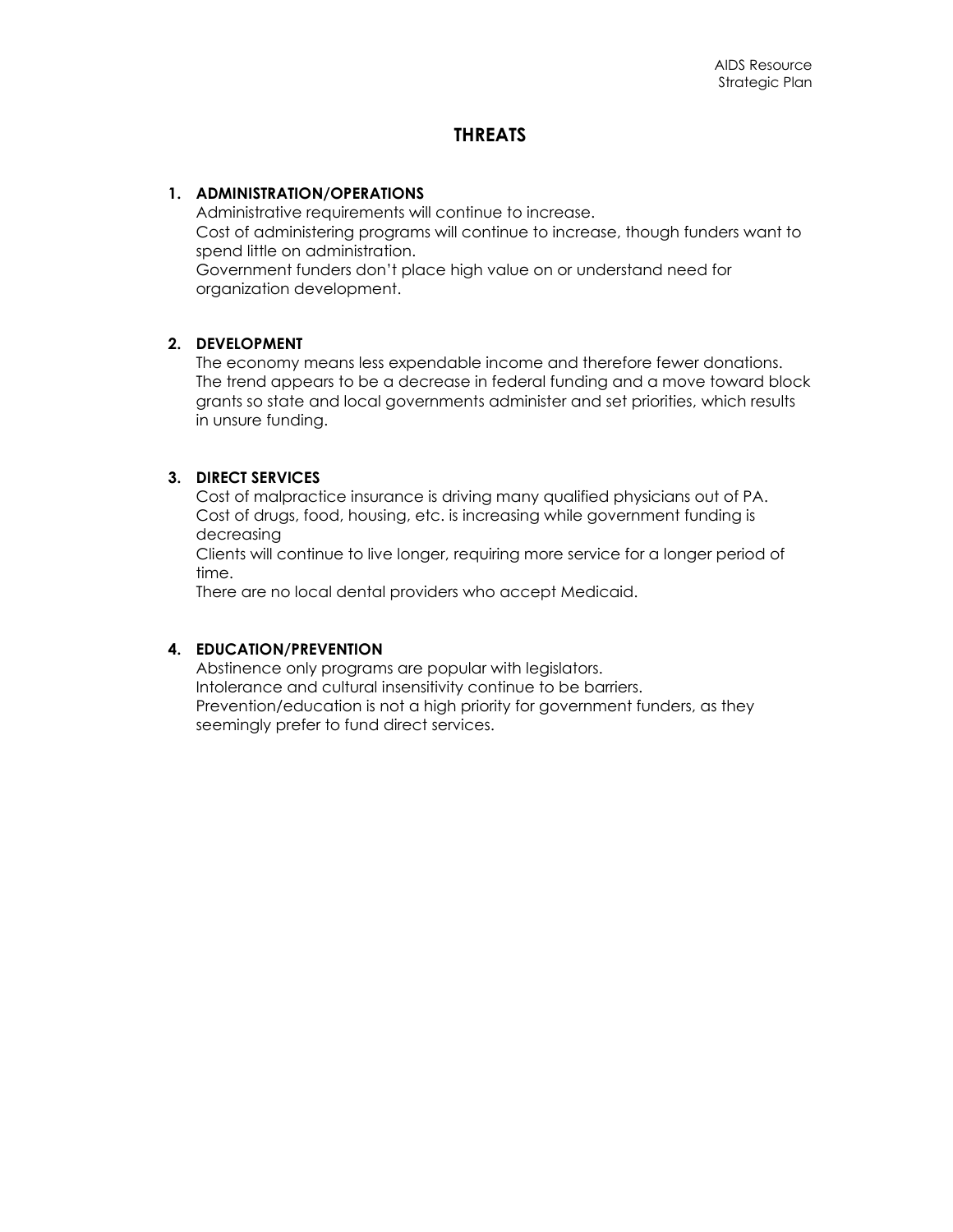## **GENERAL OBJECTIVES**

We (the staff, board and volunteers) will be made up of a cultural mix that is representative of the communities we serve.

We will build our volunteer program to include more people doing more significant work.

We will increase and expand our education programs.

We will conduct consumer surveys to evaluate the services we provide and to discover any unmet needs.

We will develop a Client Advisory Council which will enable us to formally solicit consumer input.

## **GENERAL OBJECTIVES**

We will revise our quality management program.

We will create a comprehensive 5-year strategic plan.